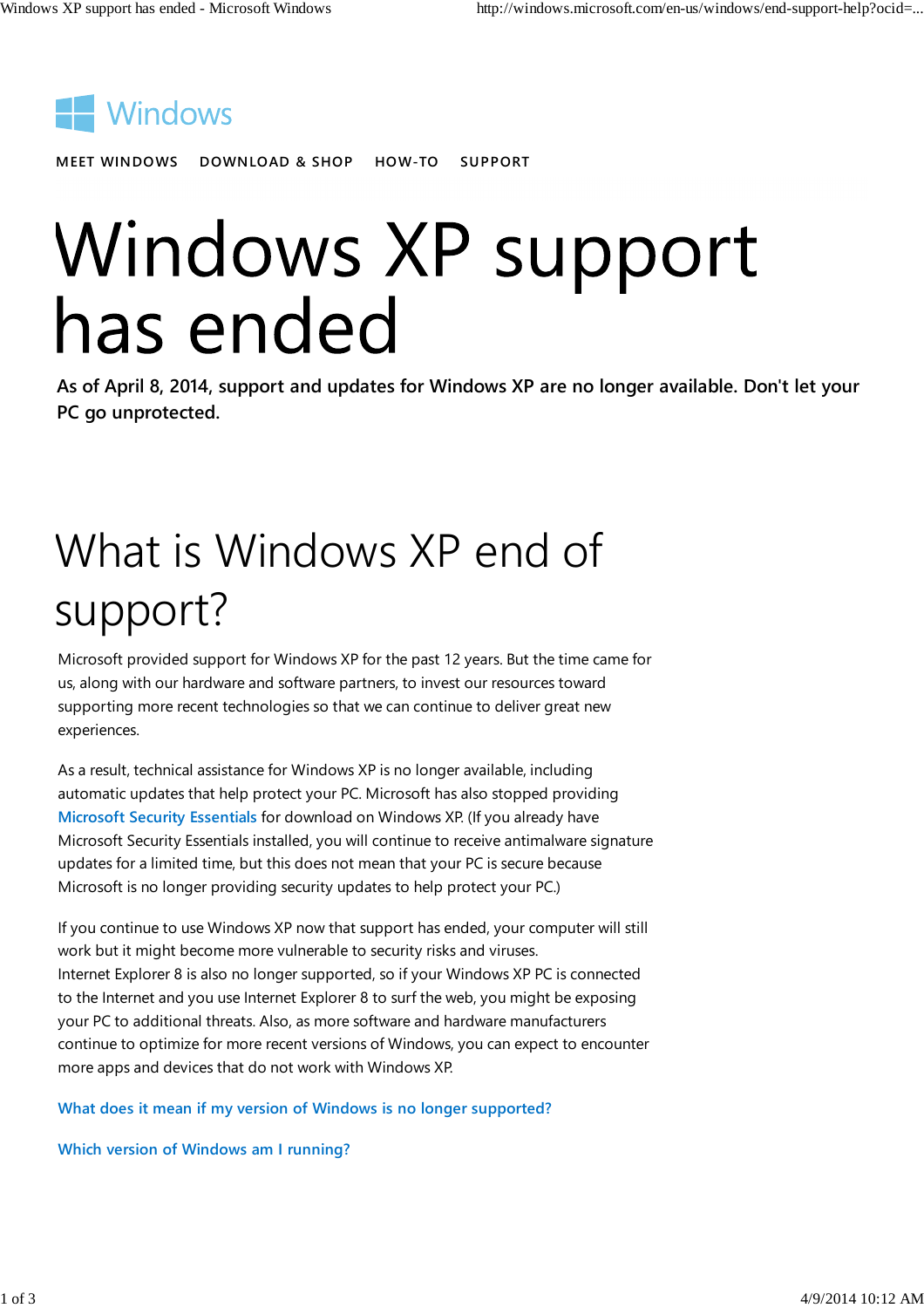### How do I stay protected?

To stay protected now that support has ended, you have two options:

#### Upgrade your current PC

Very few older computers are able to run Windows 8.1, which is the latest version of Windows. We recommend that you download and run the Windows Upgrade Assistant to check if your PC meets the system requirements for Windows 8 and then follow the steps in the tutorial to upgrade if your PC is able. The Windows 8.1 system requirements are almost the same as the Windows 8 system requirements—so if your PC can run Windows 8, in most cases you can get the free update to Windows 8.1. For more detailed information, read the FAQ.

Download the Windows Upgrade Assistant to find out if your PC can run Windows 8

Tutorial: Upgrade to Windows 8.1 from Windows XP

#### Get a new PC

If your current PC can't run Windows 8.1, it might be time to consider shopping for a new one. Be sure to explore our great selection of new PCs. They're more powerful, lightweight, and stylish than ever before—and with an average price that's considerably less expensive than the average PC was 12 years ago.

#### Find your perfect PC

#### How do I move all my Windows XP stuff to a new PC?

You can move your Windows XP stuff with Laplink, a free data migration solution that will walk you through all the steps to getting your files, settings, and user profiles from your Windows XP PC to your new Windows laptop, desktop, or tablet. (Note that you will need your Windows XP PC to migrate your data, and you can only migrate to a PC running Windows 7, Windows 8, or Windows 8.1.)

Learn more

### What do I get with Windows 8.1?

Windows 8.1 makes it easy to do all the things you're used to doing with Windows XP while opening up a whole new world of possibilities for you to explore and enjoy.



Find out about all the exciting things you can do with the new **Windows**